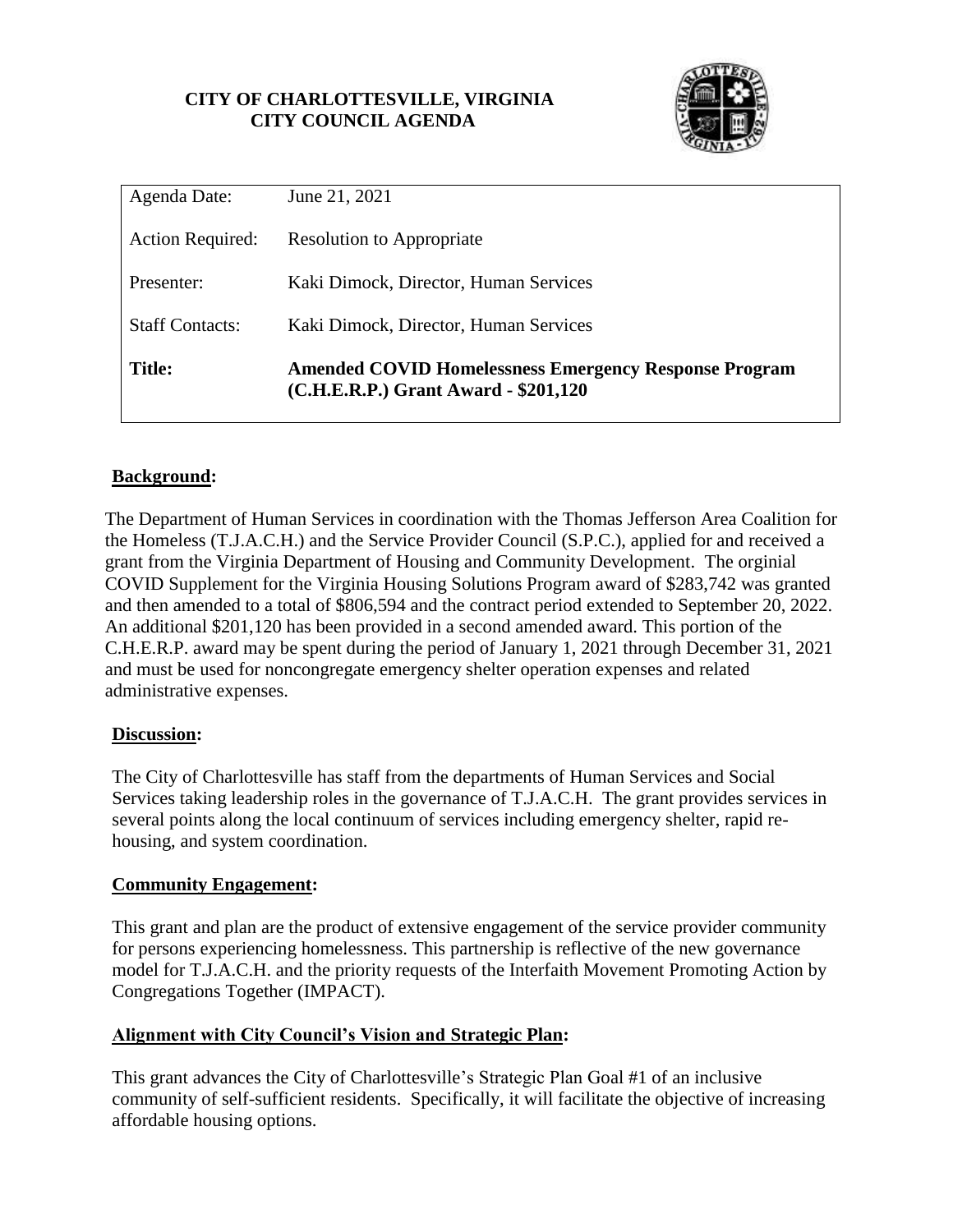## **Budgetary Impact:**

There is no budget impact for the City of Charlottesville. This grant will be entirely Federal pass-through funds and no local match is required. All funds will be distributed to sub-recipients for service provision.

#### **Recommendation:**

Staff recommends approval and appropriation of grant funds.

### **Alternatives**:

Council may elect to not accept the funds and the community will not have the capacity to administer the following services to persons experiencing a housing crisis:. Emergemcy lowbarrier shelter, rapid rehousing, coordination and administration.

### **Attachments**:

Appropriation & Contract Documents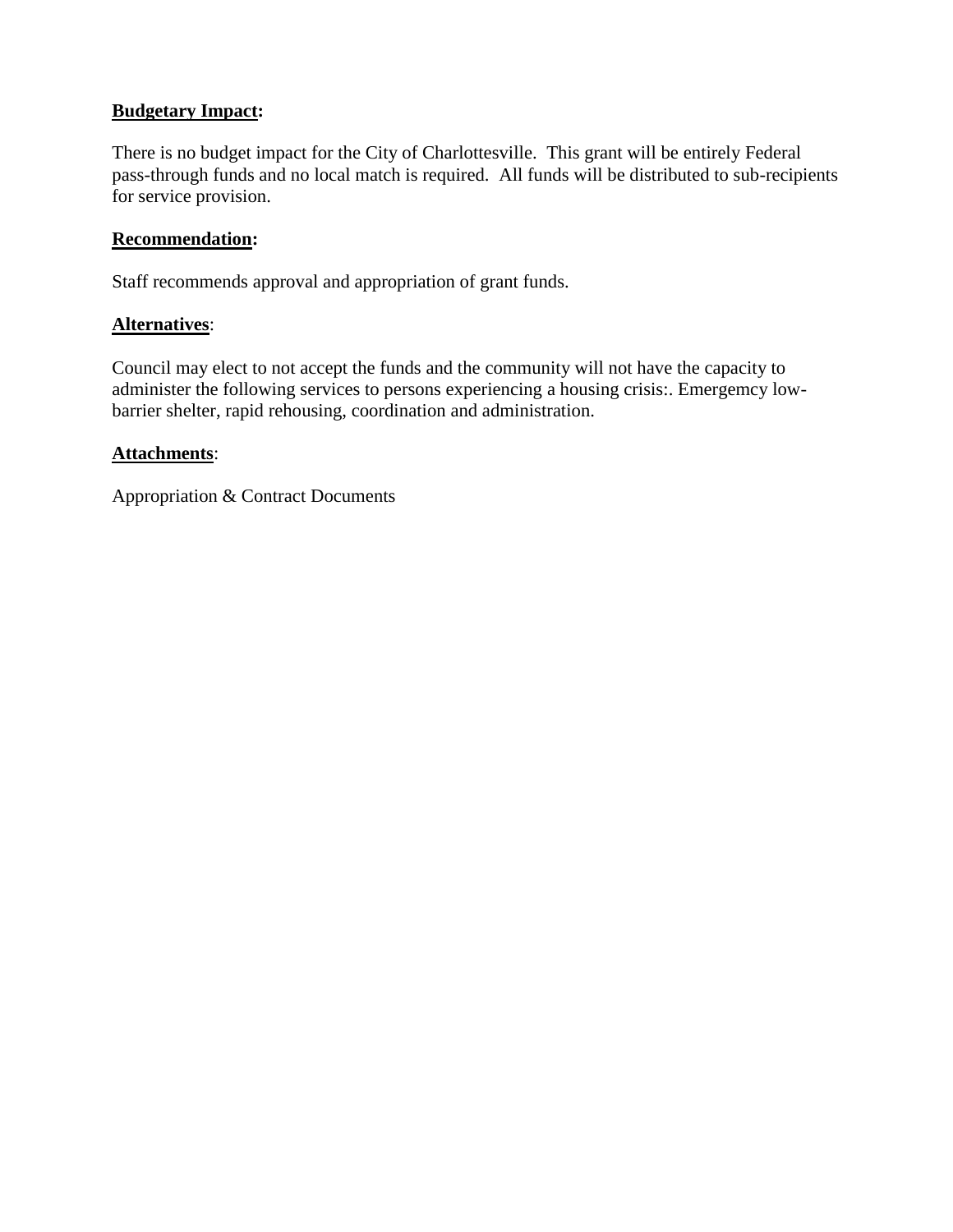### **RESOLUTION APPROPRIATING FUNDS FOR COVID Homelessness Emergency Response Program (C.H.E.R.P.) Grant Amendment \$201,120**

**WHEREAS,** The City of Charlottesville, through the Department of Human Services, has received the C.H.E.R.P. Grant from the Virginia Department of Housing and Community Development in the amount of \$201,120.

**NOW, THEREFORE BE IT RESOLVED** by the Council of the City of Charlottesville,Virginia that the sum of \$201,120 is hereby appropriated in the following manner:

| Revenues                  |                  |               |                                 |
|---------------------------|------------------|---------------|---------------------------------|
| \$201,120                 | <b>Fund: 209</b> | IO: $1900401$ | G/L: 430120 Federal Pass Thru   |
| Expenditures<br>\$201,120 | <b>Fund: 209</b> | IO: 1900401   | G/L: 530550 Contracted Services |

**BE IT FURTHER RESOLVED**, that this appropriation is conditioned upon receipt of \$201,120 in funds from the Virginia Department of Housing and Community Development.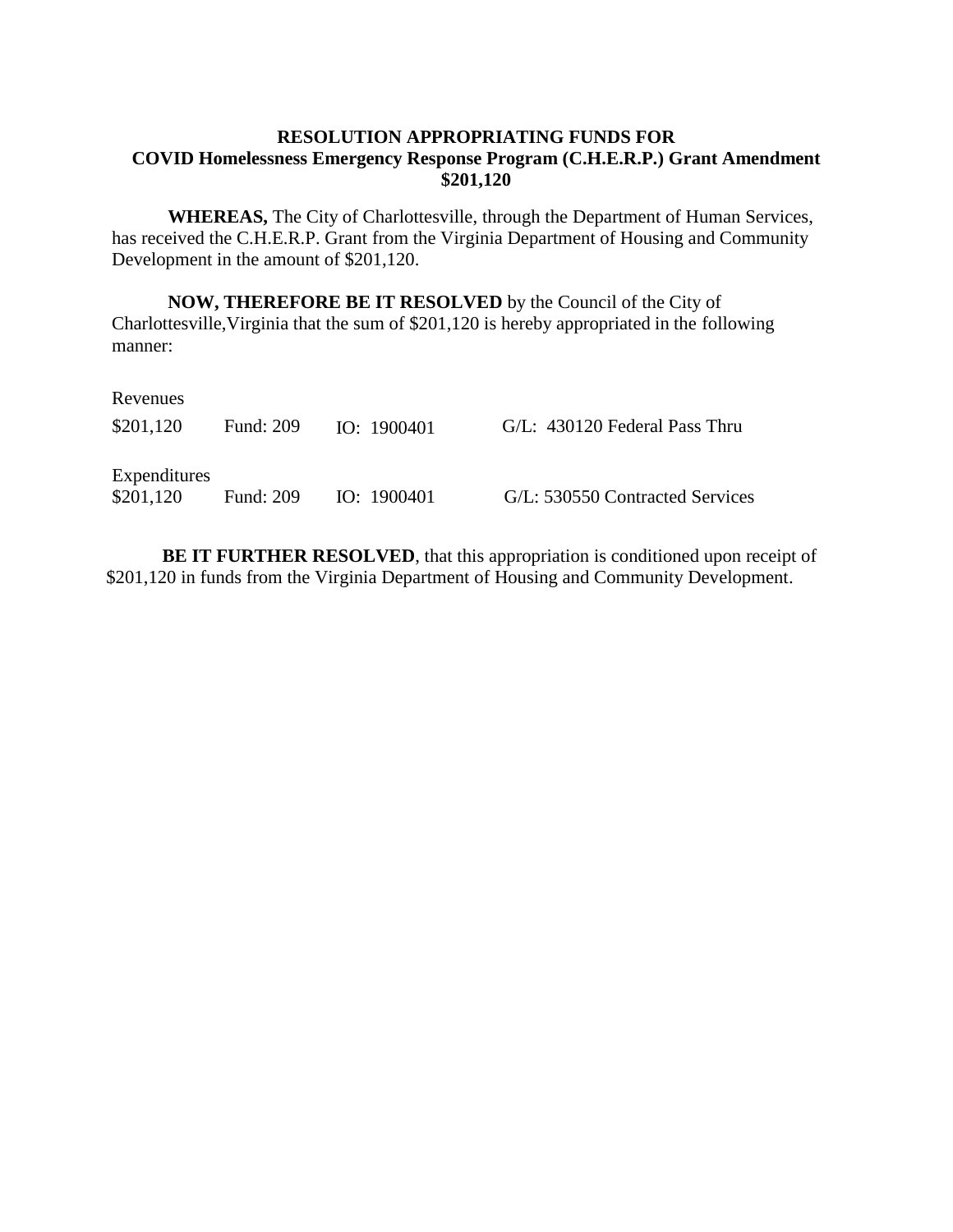## **GRANT AMENDMENT COVID Homelessness Emergency Response Program Funding Program Year 2020 - 2022**

#### **20-CHERP-008**

This Amendment documents that the following language in the Program Year 2020-2022 grant agreement has changed.

#### **Original Language**

This Grant Agreement is made by and between the **Virginia Department of Housing and Community Development ("DHCD")**, and **City of Charlottesville ("Grantee")** for the period of **April 2, 2020 to September 20, 2022** in the amount of **\$836,380.** Included in this amount are the following:

- **\$0** in state funds to support emergency shelter operations and administrative expenses from April 2, 2020 to December 30, 2020.
- **\$806,594** in federal funds to support emergency shelter operations, targeted prevention, rapid re-housing, and administrative activities from April 2, 2020 to September 20, 2022.
- **\$29,786** in federal funds to support HMIS activities from April 2, 2020 to September 20, 2022.

#### **Amended Language**

This Grant Agreement is made by and between the **Virginia Department of Housing and Community Development ("DHCD")**, and **City of Charlottesville ("Grantee")** for the period of **April 2, 2020 to September 20, 2022** in the amount of **\$1,037,500.** Included in this amount are the following:

- **\$0** in state funds to support emergency shelter operations and administrative expenses from April 2, 2020 to December 30, 2020.
- **\$806,594** in federal funds to support emergency shelter operations, targeted prevention, rapid re-housing, and administrative activities from April 2, 2020 to September 20, 2022.
- **\$29,786** in federal funds to support HMIS activities from April 2, 2020 to September 20, 2022.
- **\$201,120** in state funds from the Virginia Housing Trust Fund to support noncongregate emergency shelter operations and administrative expenses from January 1, 2021 to December 31, 2021.